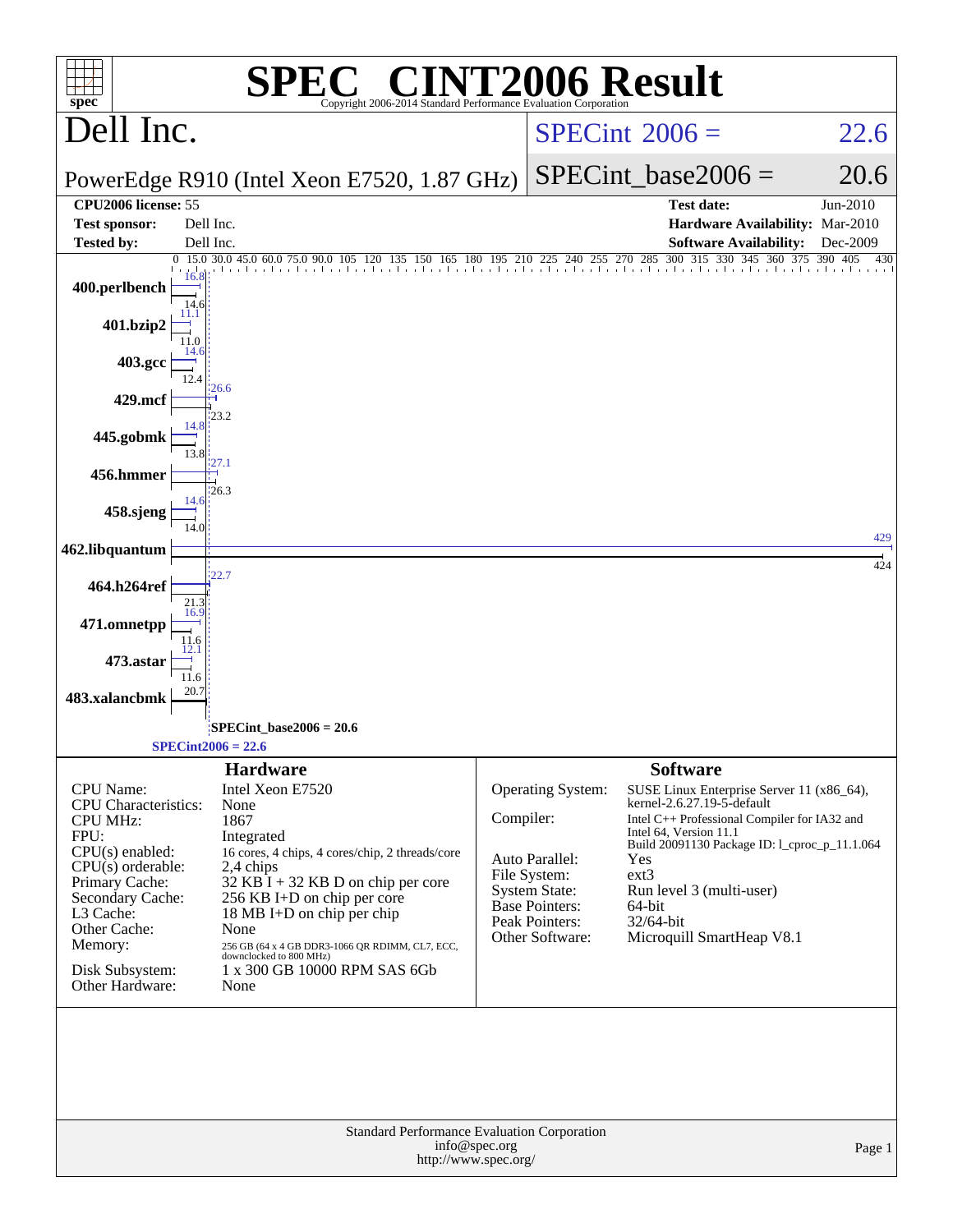

# **[SPEC CINT2006 Result](http://www.spec.org/auto/cpu2006/Docs/result-fields.html#SPECCINT2006Result)**

# Dell Inc.

#### $SPECint2006 = 22.6$  $SPECint2006 = 22.6$

PowerEdge R910 (Intel Xeon E7520, 1.87 GHz)

**[CPU2006 license:](http://www.spec.org/auto/cpu2006/Docs/result-fields.html#CPU2006license)** 55 **[Test date:](http://www.spec.org/auto/cpu2006/Docs/result-fields.html#Testdate)** Jun-2010 **[Test sponsor:](http://www.spec.org/auto/cpu2006/Docs/result-fields.html#Testsponsor)** Dell Inc. **[Hardware Availability:](http://www.spec.org/auto/cpu2006/Docs/result-fields.html#HardwareAvailability)** Mar-2010 **[Tested by:](http://www.spec.org/auto/cpu2006/Docs/result-fields.html#Testedby)** Dell Inc. **[Software Availability:](http://www.spec.org/auto/cpu2006/Docs/result-fields.html#SoftwareAvailability)** Dec-2009

 $SPECTnt\_base2006 = 20.6$ 

#### **[Results Table](http://www.spec.org/auto/cpu2006/Docs/result-fields.html#ResultsTable)**

|                    |                |             | <b>Base</b>    |              |                |       |                |              | <b>Peak</b>    |              |                |              |
|--------------------|----------------|-------------|----------------|--------------|----------------|-------|----------------|--------------|----------------|--------------|----------------|--------------|
| <b>Benchmark</b>   | <b>Seconds</b> | Ratio       | <b>Seconds</b> | <b>Ratio</b> | <b>Seconds</b> | Ratio | <b>Seconds</b> | <b>Ratio</b> | <b>Seconds</b> | <b>Ratio</b> | <b>Seconds</b> | <b>Ratio</b> |
| 400.perlbench      | 669            | 14.6        | 670            | 14.6         | 670            | 14.6  | 581            | 16.8         | <u>580</u>     | 16.8         | 580            | 16.8         |
| 401.bzip2          | 874            | <b>11.0</b> | 874            | 11.0         | 874            | 11.0  | 872            | 11.1         | 872            | 11.1         | 872            | <b>11.1</b>  |
| $403.\mathrm{gcc}$ | 648            | 12.4        | 649            | 12.4         | 648            | 12.4  | 550            | 14.6         | 550            | 14.6         | 550            | 14.6         |
| $429$ .mcf         | 393            | 23.2        | 393            | 23.2         | 389            | 23.5  | 342            | 26.7         | 350            | 26.1         | 343            | 26.6         |
| 445.gobmk          | 760            | 13.8        | 761            | <u>13.8</u>  | 761            | 13.8  | 708            | 14.8         | 708            | <u>14.8</u>  | 708            | 14.8         |
| 456.hmmer          | 355            | 26.3        | 358            | 26.1         | 355            | 26.3  | 344            | 27.1         | 344            | 27.1         | 344            | 27.1         |
| $458$ .sjeng       | 862            | 14.0        | 867            | 14.0         | 867            | 14.0  | 827            | 14.6         | 825            | 14.7         | 826            | 14.6         |
| 462.libquantum     | 48.9           | 424         | 48.9           | 424          | 48.9           | 424   | 48.3           | 429          | 48.3           | 429          | 48.3           | 429          |
| 464.h264ref        | 1040           | 21.3        | 1041           | 21.3         | 1031           | 21.5  | 973            | 22.8         | 974            | 22.7         | 973            | 22.7         |
| 471.omnetpp        | 537            | 11.6        | 537            | 11.6         | 536            | 11.7  | 370            | 16.9         | 370            | 16.9         | 370            | 16.9         |
| $473.$ astar       | 606            | 11.6        | 605            | 11.6         | 608            | 11.6  | 579            | 12.1         | 580            | <u>12.1</u>  | 580            | 12.1         |
| 483.xalancbmk      | 333            | 20.7        | 334            | 20.6         | 334            | 20.7  | 333            | 20.7         | 334            | 20.6         | 334            | 20.7         |

Results appear in the [order in which they were run.](http://www.spec.org/auto/cpu2006/Docs/result-fields.html#RunOrder) Bold underlined text [indicates a median measurement.](http://www.spec.org/auto/cpu2006/Docs/result-fields.html#Median)

#### **[Operating System Notes](http://www.spec.org/auto/cpu2006/Docs/result-fields.html#OperatingSystemNotes)**

'ulimit -s unlimited' was used to set the stacksize to unlimited prior to run

#### **[Platform Notes](http://www.spec.org/auto/cpu2006/Docs/result-fields.html#PlatformNotes)**

BIOS Settings: Power Management = Maximum Performance (Default = Active Power Controller)

#### **[General Notes](http://www.spec.org/auto/cpu2006/Docs/result-fields.html#GeneralNotes)**

 Binaries were compiled on SLES 10 with Binutils 2.18.50.0.7.20080502 The Dell PowerEdge R910 and the Bull NovaScale R480 F2 models are electronically equivalent. The results have been measured on a Dell PowerEdge R910 model.

## **[Base Compiler Invocation](http://www.spec.org/auto/cpu2006/Docs/result-fields.html#BaseCompilerInvocation)**

[C benchmarks](http://www.spec.org/auto/cpu2006/Docs/result-fields.html#Cbenchmarks): [icc -m64](http://www.spec.org/cpu2006/results/res2010q3/cpu2006-20100621-11928.flags.html#user_CCbase_intel_icc_64bit_f346026e86af2a669e726fe758c88044)

[C++ benchmarks:](http://www.spec.org/auto/cpu2006/Docs/result-fields.html#CXXbenchmarks) [icpc -m64](http://www.spec.org/cpu2006/results/res2010q3/cpu2006-20100621-11928.flags.html#user_CXXbase_intel_icpc_64bit_fc66a5337ce925472a5c54ad6a0de310)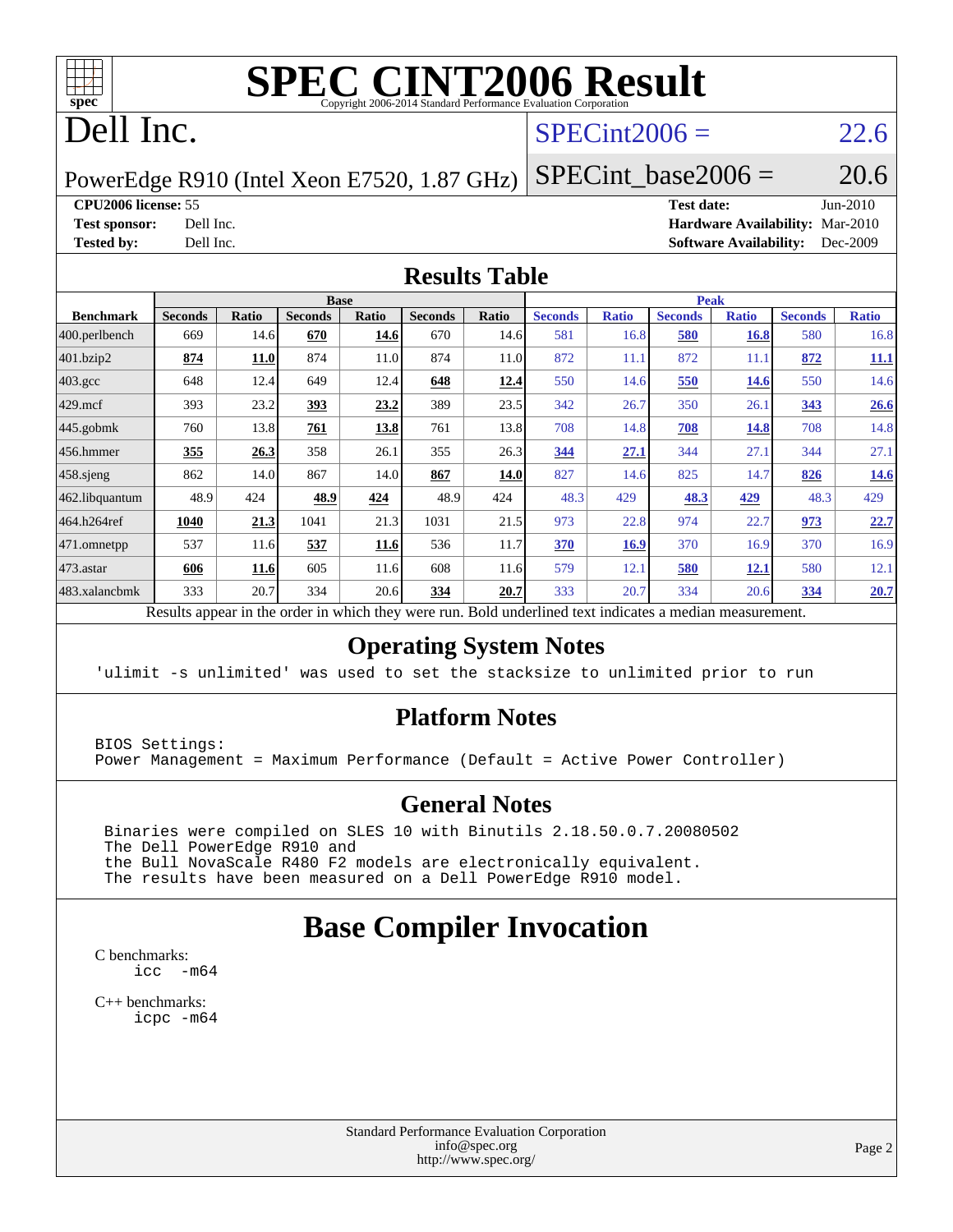

# **[SPEC CINT2006 Result](http://www.spec.org/auto/cpu2006/Docs/result-fields.html#SPECCINT2006Result)**

# Dell Inc.

 $SPECint2006 = 22.6$  $SPECint2006 = 22.6$ 

PowerEdge R910 (Intel Xeon E7520, 1.87 GHz) SPECint base2006 =  $20.6$ 

**[CPU2006 license:](http://www.spec.org/auto/cpu2006/Docs/result-fields.html#CPU2006license)** 55 **[Test date:](http://www.spec.org/auto/cpu2006/Docs/result-fields.html#Testdate)** Jun-2010 **[Test sponsor:](http://www.spec.org/auto/cpu2006/Docs/result-fields.html#Testsponsor)** Dell Inc. **[Hardware Availability:](http://www.spec.org/auto/cpu2006/Docs/result-fields.html#HardwareAvailability)** Mar-2010 **[Tested by:](http://www.spec.org/auto/cpu2006/Docs/result-fields.html#Testedby)** Dell Inc. **[Software Availability:](http://www.spec.org/auto/cpu2006/Docs/result-fields.html#SoftwareAvailability)** Dec-2009

#### **[Base Portability Flags](http://www.spec.org/auto/cpu2006/Docs/result-fields.html#BasePortabilityFlags)**

 400.perlbench: [-DSPEC\\_CPU\\_LP64](http://www.spec.org/cpu2006/results/res2010q3/cpu2006-20100621-11928.flags.html#b400.perlbench_basePORTABILITY_DSPEC_CPU_LP64) [-DSPEC\\_CPU\\_LINUX\\_X64](http://www.spec.org/cpu2006/results/res2010q3/cpu2006-20100621-11928.flags.html#b400.perlbench_baseCPORTABILITY_DSPEC_CPU_LINUX_X64) 401.bzip2: [-DSPEC\\_CPU\\_LP64](http://www.spec.org/cpu2006/results/res2010q3/cpu2006-20100621-11928.flags.html#suite_basePORTABILITY401_bzip2_DSPEC_CPU_LP64) 403.gcc: [-DSPEC\\_CPU\\_LP64](http://www.spec.org/cpu2006/results/res2010q3/cpu2006-20100621-11928.flags.html#suite_basePORTABILITY403_gcc_DSPEC_CPU_LP64) 429.mcf: [-DSPEC\\_CPU\\_LP64](http://www.spec.org/cpu2006/results/res2010q3/cpu2006-20100621-11928.flags.html#suite_basePORTABILITY429_mcf_DSPEC_CPU_LP64) 445.gobmk: [-DSPEC\\_CPU\\_LP64](http://www.spec.org/cpu2006/results/res2010q3/cpu2006-20100621-11928.flags.html#suite_basePORTABILITY445_gobmk_DSPEC_CPU_LP64) 456.hmmer: [-DSPEC\\_CPU\\_LP64](http://www.spec.org/cpu2006/results/res2010q3/cpu2006-20100621-11928.flags.html#suite_basePORTABILITY456_hmmer_DSPEC_CPU_LP64) 458.sjeng: [-DSPEC\\_CPU\\_LP64](http://www.spec.org/cpu2006/results/res2010q3/cpu2006-20100621-11928.flags.html#suite_basePORTABILITY458_sjeng_DSPEC_CPU_LP64) 462.libquantum: [-DSPEC\\_CPU\\_LP64](http://www.spec.org/cpu2006/results/res2010q3/cpu2006-20100621-11928.flags.html#suite_basePORTABILITY462_libquantum_DSPEC_CPU_LP64) [-DSPEC\\_CPU\\_LINUX](http://www.spec.org/cpu2006/results/res2010q3/cpu2006-20100621-11928.flags.html#b462.libquantum_baseCPORTABILITY_DSPEC_CPU_LINUX) 464.h264ref: [-DSPEC\\_CPU\\_LP64](http://www.spec.org/cpu2006/results/res2010q3/cpu2006-20100621-11928.flags.html#suite_basePORTABILITY464_h264ref_DSPEC_CPU_LP64) 471.omnetpp: [-DSPEC\\_CPU\\_LP64](http://www.spec.org/cpu2006/results/res2010q3/cpu2006-20100621-11928.flags.html#suite_basePORTABILITY471_omnetpp_DSPEC_CPU_LP64) 473.astar: [-DSPEC\\_CPU\\_LP64](http://www.spec.org/cpu2006/results/res2010q3/cpu2006-20100621-11928.flags.html#suite_basePORTABILITY473_astar_DSPEC_CPU_LP64) 483.xalancbmk: [-DSPEC\\_CPU\\_LP64](http://www.spec.org/cpu2006/results/res2010q3/cpu2006-20100621-11928.flags.html#suite_basePORTABILITY483_xalancbmk_DSPEC_CPU_LP64) [-DSPEC\\_CPU\\_LINUX](http://www.spec.org/cpu2006/results/res2010q3/cpu2006-20100621-11928.flags.html#b483.xalancbmk_baseCXXPORTABILITY_DSPEC_CPU_LINUX)

#### **[Base Optimization Flags](http://www.spec.org/auto/cpu2006/Docs/result-fields.html#BaseOptimizationFlags)**

[C benchmarks](http://www.spec.org/auto/cpu2006/Docs/result-fields.html#Cbenchmarks):

[-xSSE4.2](http://www.spec.org/cpu2006/results/res2010q3/cpu2006-20100621-11928.flags.html#user_CCbase_f-xSSE42_f91528193cf0b216347adb8b939d4107) [-ipo](http://www.spec.org/cpu2006/results/res2010q3/cpu2006-20100621-11928.flags.html#user_CCbase_f-ipo) [-O3](http://www.spec.org/cpu2006/results/res2010q3/cpu2006-20100621-11928.flags.html#user_CCbase_f-O3) [-no-prec-div](http://www.spec.org/cpu2006/results/res2010q3/cpu2006-20100621-11928.flags.html#user_CCbase_f-no-prec-div) [-static](http://www.spec.org/cpu2006/results/res2010q3/cpu2006-20100621-11928.flags.html#user_CCbase_f-static) [-parallel](http://www.spec.org/cpu2006/results/res2010q3/cpu2006-20100621-11928.flags.html#user_CCbase_f-parallel) [-opt-prefetch](http://www.spec.org/cpu2006/results/res2010q3/cpu2006-20100621-11928.flags.html#user_CCbase_f-opt-prefetch)

[C++ benchmarks:](http://www.spec.org/auto/cpu2006/Docs/result-fields.html#CXXbenchmarks)

[-xSSE4.2](http://www.spec.org/cpu2006/results/res2010q3/cpu2006-20100621-11928.flags.html#user_CXXbase_f-xSSE42_f91528193cf0b216347adb8b939d4107) [-ipo](http://www.spec.org/cpu2006/results/res2010q3/cpu2006-20100621-11928.flags.html#user_CXXbase_f-ipo) [-O3](http://www.spec.org/cpu2006/results/res2010q3/cpu2006-20100621-11928.flags.html#user_CXXbase_f-O3) [-no-prec-div](http://www.spec.org/cpu2006/results/res2010q3/cpu2006-20100621-11928.flags.html#user_CXXbase_f-no-prec-div) [-opt-prefetch](http://www.spec.org/cpu2006/results/res2010q3/cpu2006-20100621-11928.flags.html#user_CXXbase_f-opt-prefetch) [-Wl,-z,muldefs](http://www.spec.org/cpu2006/results/res2010q3/cpu2006-20100621-11928.flags.html#user_CXXbase_link_force_multiple1_74079c344b956b9658436fd1b6dd3a8a) [-L/home/cmplr/usr3/alrahate/cpu2006.1.1.ic11.1/libic11.1-64bit -lsmartheap64](http://www.spec.org/cpu2006/results/res2010q3/cpu2006-20100621-11928.flags.html#user_CXXbase_SmartHeap64_e2306cda84805d1ab360117a79ff779c)

#### **[Base Other Flags](http://www.spec.org/auto/cpu2006/Docs/result-fields.html#BaseOtherFlags)**

[C benchmarks](http://www.spec.org/auto/cpu2006/Docs/result-fields.html#Cbenchmarks):

403.gcc: [-Dalloca=\\_alloca](http://www.spec.org/cpu2006/results/res2010q3/cpu2006-20100621-11928.flags.html#b403.gcc_baseEXTRA_CFLAGS_Dalloca_be3056838c12de2578596ca5467af7f3)

## **[Peak Compiler Invocation](http://www.spec.org/auto/cpu2006/Docs/result-fields.html#PeakCompilerInvocation)**

[C benchmarks \(except as noted below\)](http://www.spec.org/auto/cpu2006/Docs/result-fields.html#Cbenchmarksexceptasnotedbelow):

[icc -m64](http://www.spec.org/cpu2006/results/res2010q3/cpu2006-20100621-11928.flags.html#user_CCpeak_intel_icc_64bit_f346026e86af2a669e726fe758c88044)

400.perlbench: [icc -m32](http://www.spec.org/cpu2006/results/res2010q3/cpu2006-20100621-11928.flags.html#user_peakCCLD400_perlbench_intel_icc_32bit_a6a621f8d50482236b970c6ac5f55f93)

429.mcf: [icc -m32](http://www.spec.org/cpu2006/results/res2010q3/cpu2006-20100621-11928.flags.html#user_peakCCLD429_mcf_intel_icc_32bit_a6a621f8d50482236b970c6ac5f55f93)

445.gobmk: [icc -m32](http://www.spec.org/cpu2006/results/res2010q3/cpu2006-20100621-11928.flags.html#user_peakCCLD445_gobmk_intel_icc_32bit_a6a621f8d50482236b970c6ac5f55f93)

464.h264ref: [icc -m32](http://www.spec.org/cpu2006/results/res2010q3/cpu2006-20100621-11928.flags.html#user_peakCCLD464_h264ref_intel_icc_32bit_a6a621f8d50482236b970c6ac5f55f93)

[C++ benchmarks \(except as noted below\):](http://www.spec.org/auto/cpu2006/Docs/result-fields.html#CXXbenchmarksexceptasnotedbelow) [icpc -m64](http://www.spec.org/cpu2006/results/res2010q3/cpu2006-20100621-11928.flags.html#user_CXXpeak_intel_icpc_64bit_fc66a5337ce925472a5c54ad6a0de310)

Continued on next page

Standard Performance Evaluation Corporation [info@spec.org](mailto:info@spec.org) <http://www.spec.org/>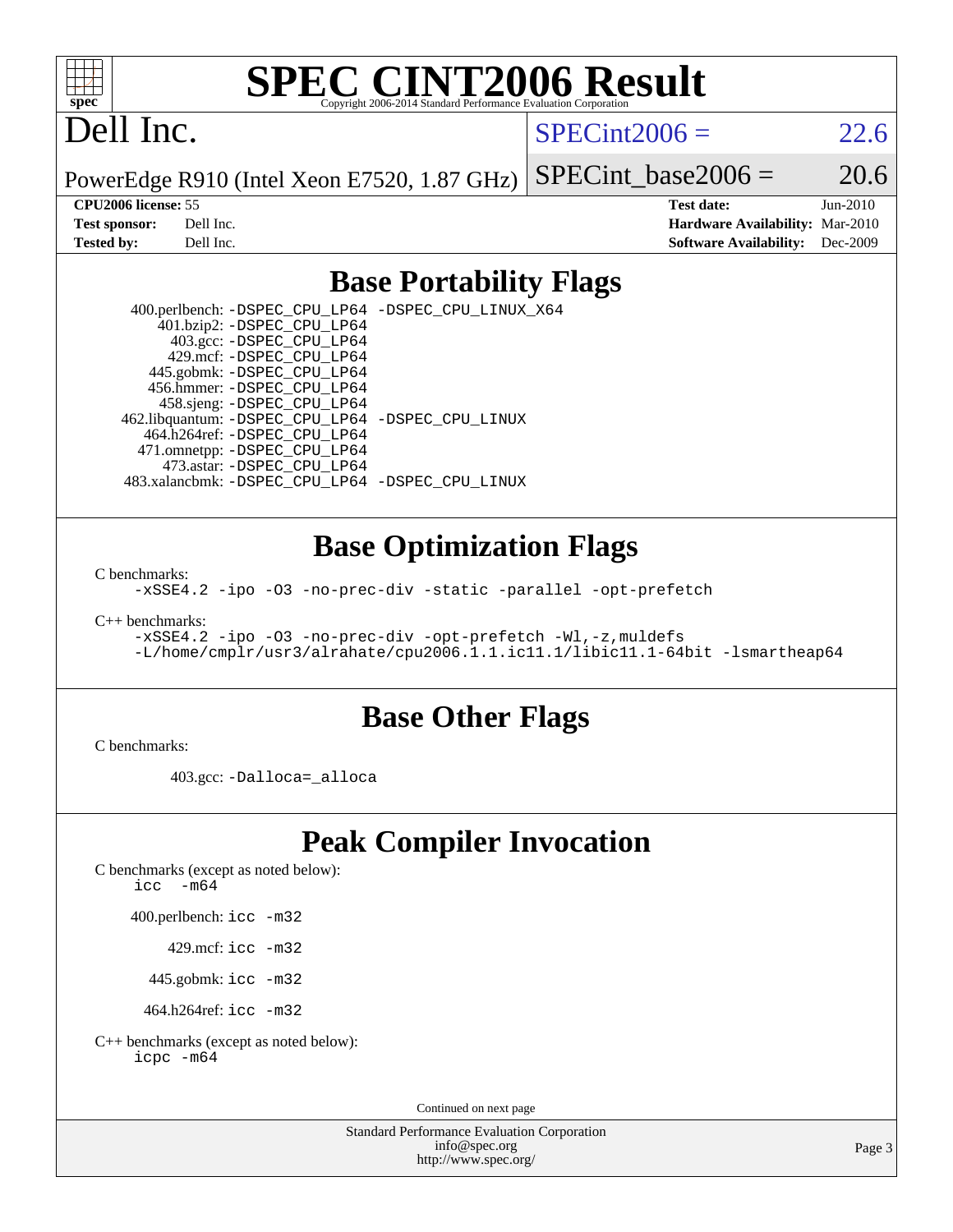# **[SPEC CINT2006 Result](http://www.spec.org/auto/cpu2006/Docs/result-fields.html#SPECCINT2006Result)**

Dell Inc.

 $SPECint2006 = 22.6$  $SPECint2006 = 22.6$ 

PowerEdge R910 (Intel Xeon E7520, 1.87 GHz) SPECint base2006 =  $20.6$ 

**[CPU2006 license:](http://www.spec.org/auto/cpu2006/Docs/result-fields.html#CPU2006license)** 55 **[Test date:](http://www.spec.org/auto/cpu2006/Docs/result-fields.html#Testdate)** Jun-2010 **[Test sponsor:](http://www.spec.org/auto/cpu2006/Docs/result-fields.html#Testsponsor)** Dell Inc. **[Hardware Availability:](http://www.spec.org/auto/cpu2006/Docs/result-fields.html#HardwareAvailability)** Mar-2010 **[Tested by:](http://www.spec.org/auto/cpu2006/Docs/result-fields.html#Testedby)** Dell Inc. **[Software Availability:](http://www.spec.org/auto/cpu2006/Docs/result-fields.html#SoftwareAvailability)** Dec-2009

# **[Peak Compiler Invocation \(Continued\)](http://www.spec.org/auto/cpu2006/Docs/result-fields.html#PeakCompilerInvocation)**

471.omnetpp: [icpc -m32](http://www.spec.org/cpu2006/results/res2010q3/cpu2006-20100621-11928.flags.html#user_peakCXXLD471_omnetpp_intel_icpc_32bit_4e5a5ef1a53fd332b3c49e69c3330699)

### **[Peak Portability Flags](http://www.spec.org/auto/cpu2006/Docs/result-fields.html#PeakPortabilityFlags)**

 400.perlbench: [-DSPEC\\_CPU\\_LINUX\\_IA32](http://www.spec.org/cpu2006/results/res2010q3/cpu2006-20100621-11928.flags.html#b400.perlbench_peakCPORTABILITY_DSPEC_CPU_LINUX_IA32) 401.bzip2: [-DSPEC\\_CPU\\_LP64](http://www.spec.org/cpu2006/results/res2010q3/cpu2006-20100621-11928.flags.html#suite_peakPORTABILITY401_bzip2_DSPEC_CPU_LP64)

 403.gcc: [-DSPEC\\_CPU\\_LP64](http://www.spec.org/cpu2006/results/res2010q3/cpu2006-20100621-11928.flags.html#suite_peakPORTABILITY403_gcc_DSPEC_CPU_LP64) 456.hmmer: [-DSPEC\\_CPU\\_LP64](http://www.spec.org/cpu2006/results/res2010q3/cpu2006-20100621-11928.flags.html#suite_peakPORTABILITY456_hmmer_DSPEC_CPU_LP64) 458.sjeng: [-DSPEC\\_CPU\\_LP64](http://www.spec.org/cpu2006/results/res2010q3/cpu2006-20100621-11928.flags.html#suite_peakPORTABILITY458_sjeng_DSPEC_CPU_LP64) 462.libquantum: [-DSPEC\\_CPU\\_LP64](http://www.spec.org/cpu2006/results/res2010q3/cpu2006-20100621-11928.flags.html#suite_peakPORTABILITY462_libquantum_DSPEC_CPU_LP64) [-DSPEC\\_CPU\\_LINUX](http://www.spec.org/cpu2006/results/res2010q3/cpu2006-20100621-11928.flags.html#b462.libquantum_peakCPORTABILITY_DSPEC_CPU_LINUX) 473.astar: [-DSPEC\\_CPU\\_LP64](http://www.spec.org/cpu2006/results/res2010q3/cpu2006-20100621-11928.flags.html#suite_peakPORTABILITY473_astar_DSPEC_CPU_LP64) 483.xalancbmk: [-DSPEC\\_CPU\\_LP64](http://www.spec.org/cpu2006/results/res2010q3/cpu2006-20100621-11928.flags.html#suite_peakPORTABILITY483_xalancbmk_DSPEC_CPU_LP64) [-DSPEC\\_CPU\\_LINUX](http://www.spec.org/cpu2006/results/res2010q3/cpu2006-20100621-11928.flags.html#b483.xalancbmk_peakCXXPORTABILITY_DSPEC_CPU_LINUX)

# **[Peak Optimization Flags](http://www.spec.org/auto/cpu2006/Docs/result-fields.html#PeakOptimizationFlags)**

[C benchmarks](http://www.spec.org/auto/cpu2006/Docs/result-fields.html#Cbenchmarks):

 400.perlbench: [-xSSE4.2](http://www.spec.org/cpu2006/results/res2010q3/cpu2006-20100621-11928.flags.html#user_peakPASS2_CFLAGSPASS2_LDCFLAGS400_perlbench_f-xSSE42_f91528193cf0b216347adb8b939d4107)(pass 2) [-prof-gen](http://www.spec.org/cpu2006/results/res2010q3/cpu2006-20100621-11928.flags.html#user_peakPASS1_CFLAGSPASS1_LDCFLAGS400_perlbench_prof_gen_e43856698f6ca7b7e442dfd80e94a8fc)(pass 1) [-ipo](http://www.spec.org/cpu2006/results/res2010q3/cpu2006-20100621-11928.flags.html#user_peakPASS2_CFLAGSPASS2_LDCFLAGS400_perlbench_f-ipo)(pass 2) [-O3](http://www.spec.org/cpu2006/results/res2010q3/cpu2006-20100621-11928.flags.html#user_peakPASS2_CFLAGSPASS2_LDCFLAGS400_perlbench_f-O3)(pass 2) [-no-prec-div](http://www.spec.org/cpu2006/results/res2010q3/cpu2006-20100621-11928.flags.html#user_peakPASS2_CFLAGSPASS2_LDCFLAGS400_perlbench_f-no-prec-div)(pass 2) [-static](http://www.spec.org/cpu2006/results/res2010q3/cpu2006-20100621-11928.flags.html#user_peakPASS2_CFLAGSPASS2_LDCFLAGS400_perlbench_f-static)(pass 2) [-prof-use](http://www.spec.org/cpu2006/results/res2010q3/cpu2006-20100621-11928.flags.html#user_peakPASS2_CFLAGSPASS2_LDCFLAGS400_perlbench_prof_use_bccf7792157ff70d64e32fe3e1250b55)(pass 2) [-ansi-alias](http://www.spec.org/cpu2006/results/res2010q3/cpu2006-20100621-11928.flags.html#user_peakCOPTIMIZE400_perlbench_f-ansi-alias) [-opt-prefetch](http://www.spec.org/cpu2006/results/res2010q3/cpu2006-20100621-11928.flags.html#user_peakCOPTIMIZE400_perlbench_f-opt-prefetch) 401.bzip2: [-xSSE4.2](http://www.spec.org/cpu2006/results/res2010q3/cpu2006-20100621-11928.flags.html#user_peakPASS2_CFLAGSPASS2_LDCFLAGS401_bzip2_f-xSSE42_f91528193cf0b216347adb8b939d4107)(pass 2) [-prof-gen](http://www.spec.org/cpu2006/results/res2010q3/cpu2006-20100621-11928.flags.html#user_peakPASS1_CFLAGSPASS1_LDCFLAGS401_bzip2_prof_gen_e43856698f6ca7b7e442dfd80e94a8fc)(pass 1) [-ipo](http://www.spec.org/cpu2006/results/res2010q3/cpu2006-20100621-11928.flags.html#user_peakPASS2_CFLAGSPASS2_LDCFLAGS401_bzip2_f-ipo)(pass 2) [-O3](http://www.spec.org/cpu2006/results/res2010q3/cpu2006-20100621-11928.flags.html#user_peakPASS2_CFLAGSPASS2_LDCFLAGS401_bzip2_f-O3)(pass 2) [-no-prec-div](http://www.spec.org/cpu2006/results/res2010q3/cpu2006-20100621-11928.flags.html#user_peakCOPTIMIZEPASS2_CFLAGSPASS2_LDCFLAGS401_bzip2_f-no-prec-div) [-static](http://www.spec.org/cpu2006/results/res2010q3/cpu2006-20100621-11928.flags.html#user_peakPASS2_CFLAGSPASS2_LDCFLAGS401_bzip2_f-static)(pass 2) [-prof-use](http://www.spec.org/cpu2006/results/res2010q3/cpu2006-20100621-11928.flags.html#user_peakPASS2_CFLAGSPASS2_LDCFLAGS401_bzip2_prof_use_bccf7792157ff70d64e32fe3e1250b55)(pass 2) [-auto-ilp32](http://www.spec.org/cpu2006/results/res2010q3/cpu2006-20100621-11928.flags.html#user_peakCOPTIMIZE401_bzip2_f-auto-ilp32) [-opt-prefetch](http://www.spec.org/cpu2006/results/res2010q3/cpu2006-20100621-11928.flags.html#user_peakCOPTIMIZE401_bzip2_f-opt-prefetch) [-ansi-alias](http://www.spec.org/cpu2006/results/res2010q3/cpu2006-20100621-11928.flags.html#user_peakCOPTIMIZE401_bzip2_f-ansi-alias) 403.gcc: [-xSSE4.2](http://www.spec.org/cpu2006/results/res2010q3/cpu2006-20100621-11928.flags.html#user_peakCOPTIMIZE403_gcc_f-xSSE42_f91528193cf0b216347adb8b939d4107) [-ipo](http://www.spec.org/cpu2006/results/res2010q3/cpu2006-20100621-11928.flags.html#user_peakCOPTIMIZE403_gcc_f-ipo) [-O3](http://www.spec.org/cpu2006/results/res2010q3/cpu2006-20100621-11928.flags.html#user_peakCOPTIMIZE403_gcc_f-O3) [-no-prec-div](http://www.spec.org/cpu2006/results/res2010q3/cpu2006-20100621-11928.flags.html#user_peakCOPTIMIZE403_gcc_f-no-prec-div) [-static](http://www.spec.org/cpu2006/results/res2010q3/cpu2006-20100621-11928.flags.html#user_peakCOPTIMIZE403_gcc_f-static) [-inline-calloc](http://www.spec.org/cpu2006/results/res2010q3/cpu2006-20100621-11928.flags.html#user_peakCOPTIMIZE403_gcc_f-inline-calloc) [-opt-malloc-options=3](http://www.spec.org/cpu2006/results/res2010q3/cpu2006-20100621-11928.flags.html#user_peakCOPTIMIZE403_gcc_f-opt-malloc-options_13ab9b803cf986b4ee62f0a5998c2238) [-auto-ilp32](http://www.spec.org/cpu2006/results/res2010q3/cpu2006-20100621-11928.flags.html#user_peakCOPTIMIZE403_gcc_f-auto-ilp32) 429.mcf: [-xSSE4.2](http://www.spec.org/cpu2006/results/res2010q3/cpu2006-20100621-11928.flags.html#user_peakCOPTIMIZE429_mcf_f-xSSE42_f91528193cf0b216347adb8b939d4107) [-ipo](http://www.spec.org/cpu2006/results/res2010q3/cpu2006-20100621-11928.flags.html#user_peakCOPTIMIZE429_mcf_f-ipo) [-O3](http://www.spec.org/cpu2006/results/res2010q3/cpu2006-20100621-11928.flags.html#user_peakCOPTIMIZE429_mcf_f-O3) [-no-prec-div](http://www.spec.org/cpu2006/results/res2010q3/cpu2006-20100621-11928.flags.html#user_peakCOPTIMIZE429_mcf_f-no-prec-div) [-static](http://www.spec.org/cpu2006/results/res2010q3/cpu2006-20100621-11928.flags.html#user_peakCOPTIMIZE429_mcf_f-static) [-opt-prefetch](http://www.spec.org/cpu2006/results/res2010q3/cpu2006-20100621-11928.flags.html#user_peakCOPTIMIZE429_mcf_f-opt-prefetch) 445.gobmk: [-xSSE4.2](http://www.spec.org/cpu2006/results/res2010q3/cpu2006-20100621-11928.flags.html#user_peakPASS2_CFLAGSPASS2_LDCFLAGS445_gobmk_f-xSSE42_f91528193cf0b216347adb8b939d4107)(pass 2) [-prof-gen](http://www.spec.org/cpu2006/results/res2010q3/cpu2006-20100621-11928.flags.html#user_peakPASS1_CFLAGSPASS1_LDCFLAGS445_gobmk_prof_gen_e43856698f6ca7b7e442dfd80e94a8fc)(pass 1) [-prof-use](http://www.spec.org/cpu2006/results/res2010q3/cpu2006-20100621-11928.flags.html#user_peakPASS2_CFLAGSPASS2_LDCFLAGS445_gobmk_prof_use_bccf7792157ff70d64e32fe3e1250b55)(pass 2) [-O2](http://www.spec.org/cpu2006/results/res2010q3/cpu2006-20100621-11928.flags.html#user_peakCOPTIMIZE445_gobmk_f-O2) [-ipo](http://www.spec.org/cpu2006/results/res2010q3/cpu2006-20100621-11928.flags.html#user_peakCOPTIMIZE445_gobmk_f-ipo) [-no-prec-div](http://www.spec.org/cpu2006/results/res2010q3/cpu2006-20100621-11928.flags.html#user_peakCOPTIMIZE445_gobmk_f-no-prec-div) [-ansi-alias](http://www.spec.org/cpu2006/results/res2010q3/cpu2006-20100621-11928.flags.html#user_peakCOPTIMIZE445_gobmk_f-ansi-alias) 456.hmmer: [-xSSE4.2](http://www.spec.org/cpu2006/results/res2010q3/cpu2006-20100621-11928.flags.html#user_peakCOPTIMIZE456_hmmer_f-xSSE42_f91528193cf0b216347adb8b939d4107) [-ipo](http://www.spec.org/cpu2006/results/res2010q3/cpu2006-20100621-11928.flags.html#user_peakCOPTIMIZE456_hmmer_f-ipo) [-O3](http://www.spec.org/cpu2006/results/res2010q3/cpu2006-20100621-11928.flags.html#user_peakCOPTIMIZE456_hmmer_f-O3) [-no-prec-div](http://www.spec.org/cpu2006/results/res2010q3/cpu2006-20100621-11928.flags.html#user_peakCOPTIMIZE456_hmmer_f-no-prec-div) [-static](http://www.spec.org/cpu2006/results/res2010q3/cpu2006-20100621-11928.flags.html#user_peakCOPTIMIZE456_hmmer_f-static) [-unroll2](http://www.spec.org/cpu2006/results/res2010q3/cpu2006-20100621-11928.flags.html#user_peakCOPTIMIZE456_hmmer_f-unroll_784dae83bebfb236979b41d2422d7ec2) [-ansi-alias](http://www.spec.org/cpu2006/results/res2010q3/cpu2006-20100621-11928.flags.html#user_peakCOPTIMIZE456_hmmer_f-ansi-alias) [-auto-ilp32](http://www.spec.org/cpu2006/results/res2010q3/cpu2006-20100621-11928.flags.html#user_peakCOPTIMIZE456_hmmer_f-auto-ilp32) 458.sjeng: [-xSSE4.2](http://www.spec.org/cpu2006/results/res2010q3/cpu2006-20100621-11928.flags.html#user_peakPASS2_CFLAGSPASS2_LDCFLAGS458_sjeng_f-xSSE42_f91528193cf0b216347adb8b939d4107)(pass 2) [-prof-gen](http://www.spec.org/cpu2006/results/res2010q3/cpu2006-20100621-11928.flags.html#user_peakPASS1_CFLAGSPASS1_LDCFLAGS458_sjeng_prof_gen_e43856698f6ca7b7e442dfd80e94a8fc)(pass 1) [-ipo](http://www.spec.org/cpu2006/results/res2010q3/cpu2006-20100621-11928.flags.html#user_peakPASS2_CFLAGSPASS2_LDCFLAGS458_sjeng_f-ipo)(pass 2) [-O3](http://www.spec.org/cpu2006/results/res2010q3/cpu2006-20100621-11928.flags.html#user_peakPASS2_CFLAGSPASS2_LDCFLAGS458_sjeng_f-O3)(pass 2) [-no-prec-div](http://www.spec.org/cpu2006/results/res2010q3/cpu2006-20100621-11928.flags.html#user_peakPASS2_CFLAGSPASS2_LDCFLAGS458_sjeng_f-no-prec-div)(pass 2) [-static](http://www.spec.org/cpu2006/results/res2010q3/cpu2006-20100621-11928.flags.html#user_peakPASS2_CFLAGSPASS2_LDCFLAGS458_sjeng_f-static)(pass 2) [-prof-use](http://www.spec.org/cpu2006/results/res2010q3/cpu2006-20100621-11928.flags.html#user_peakPASS2_CFLAGSPASS2_LDCFLAGS458_sjeng_prof_use_bccf7792157ff70d64e32fe3e1250b55)(pass 2) [-unroll4](http://www.spec.org/cpu2006/results/res2010q3/cpu2006-20100621-11928.flags.html#user_peakCOPTIMIZE458_sjeng_f-unroll_4e5e4ed65b7fd20bdcd365bec371b81f) 462.libquantum: [-xSSE4.2](http://www.spec.org/cpu2006/results/res2010q3/cpu2006-20100621-11928.flags.html#user_peakCOPTIMIZE462_libquantum_f-xSSE42_f91528193cf0b216347adb8b939d4107) [-ipo](http://www.spec.org/cpu2006/results/res2010q3/cpu2006-20100621-11928.flags.html#user_peakCOPTIMIZE462_libquantum_f-ipo) [-O3](http://www.spec.org/cpu2006/results/res2010q3/cpu2006-20100621-11928.flags.html#user_peakCOPTIMIZE462_libquantum_f-O3) [-no-prec-div](http://www.spec.org/cpu2006/results/res2010q3/cpu2006-20100621-11928.flags.html#user_peakCOPTIMIZE462_libquantum_f-no-prec-div) [-static](http://www.spec.org/cpu2006/results/res2010q3/cpu2006-20100621-11928.flags.html#user_peakCOPTIMIZE462_libquantum_f-static) [-parallel](http://www.spec.org/cpu2006/results/res2010q3/cpu2006-20100621-11928.flags.html#user_peakCOPTIMIZE462_libquantum_f-parallel) [-opt-prefetch](http://www.spec.org/cpu2006/results/res2010q3/cpu2006-20100621-11928.flags.html#user_peakCOPTIMIZE462_libquantum_f-opt-prefetch) [-par-schedule-static=32768](http://www.spec.org/cpu2006/results/res2010q3/cpu2006-20100621-11928.flags.html#user_peakCOPTIMIZE462_libquantum_f-par-schedule_9386bcd99ba64e99ee01d1aafefddd14) [-ansi-alias](http://www.spec.org/cpu2006/results/res2010q3/cpu2006-20100621-11928.flags.html#user_peakCOPTIMIZE462_libquantum_f-ansi-alias) 464.h264ref: [-xSSE4.2](http://www.spec.org/cpu2006/results/res2010q3/cpu2006-20100621-11928.flags.html#user_peakPASS2_CFLAGSPASS2_LDCFLAGS464_h264ref_f-xSSE42_f91528193cf0b216347adb8b939d4107)(pass 2) [-prof-gen](http://www.spec.org/cpu2006/results/res2010q3/cpu2006-20100621-11928.flags.html#user_peakPASS1_CFLAGSPASS1_LDCFLAGS464_h264ref_prof_gen_e43856698f6ca7b7e442dfd80e94a8fc)(pass 1) [-ipo](http://www.spec.org/cpu2006/results/res2010q3/cpu2006-20100621-11928.flags.html#user_peakPASS2_CFLAGSPASS2_LDCFLAGS464_h264ref_f-ipo)(pass 2) [-O3](http://www.spec.org/cpu2006/results/res2010q3/cpu2006-20100621-11928.flags.html#user_peakPASS2_CFLAGSPASS2_LDCFLAGS464_h264ref_f-O3)(pass 2) [-no-prec-div](http://www.spec.org/cpu2006/results/res2010q3/cpu2006-20100621-11928.flags.html#user_peakPASS2_CFLAGSPASS2_LDCFLAGS464_h264ref_f-no-prec-div)(pass 2) [-static](http://www.spec.org/cpu2006/results/res2010q3/cpu2006-20100621-11928.flags.html#user_peakPASS2_CFLAGSPASS2_LDCFLAGS464_h264ref_f-static)(pass 2) [-prof-use](http://www.spec.org/cpu2006/results/res2010q3/cpu2006-20100621-11928.flags.html#user_peakPASS2_CFLAGSPASS2_LDCFLAGS464_h264ref_prof_use_bccf7792157ff70d64e32fe3e1250b55)(pass 2) [-unroll2](http://www.spec.org/cpu2006/results/res2010q3/cpu2006-20100621-11928.flags.html#user_peakCOPTIMIZE464_h264ref_f-unroll_784dae83bebfb236979b41d2422d7ec2) [-ansi-alias](http://www.spec.org/cpu2006/results/res2010q3/cpu2006-20100621-11928.flags.html#user_peakCOPTIMIZE464_h264ref_f-ansi-alias)

Continued on next page

Standard Performance Evaluation Corporation [info@spec.org](mailto:info@spec.org) <http://www.spec.org/>